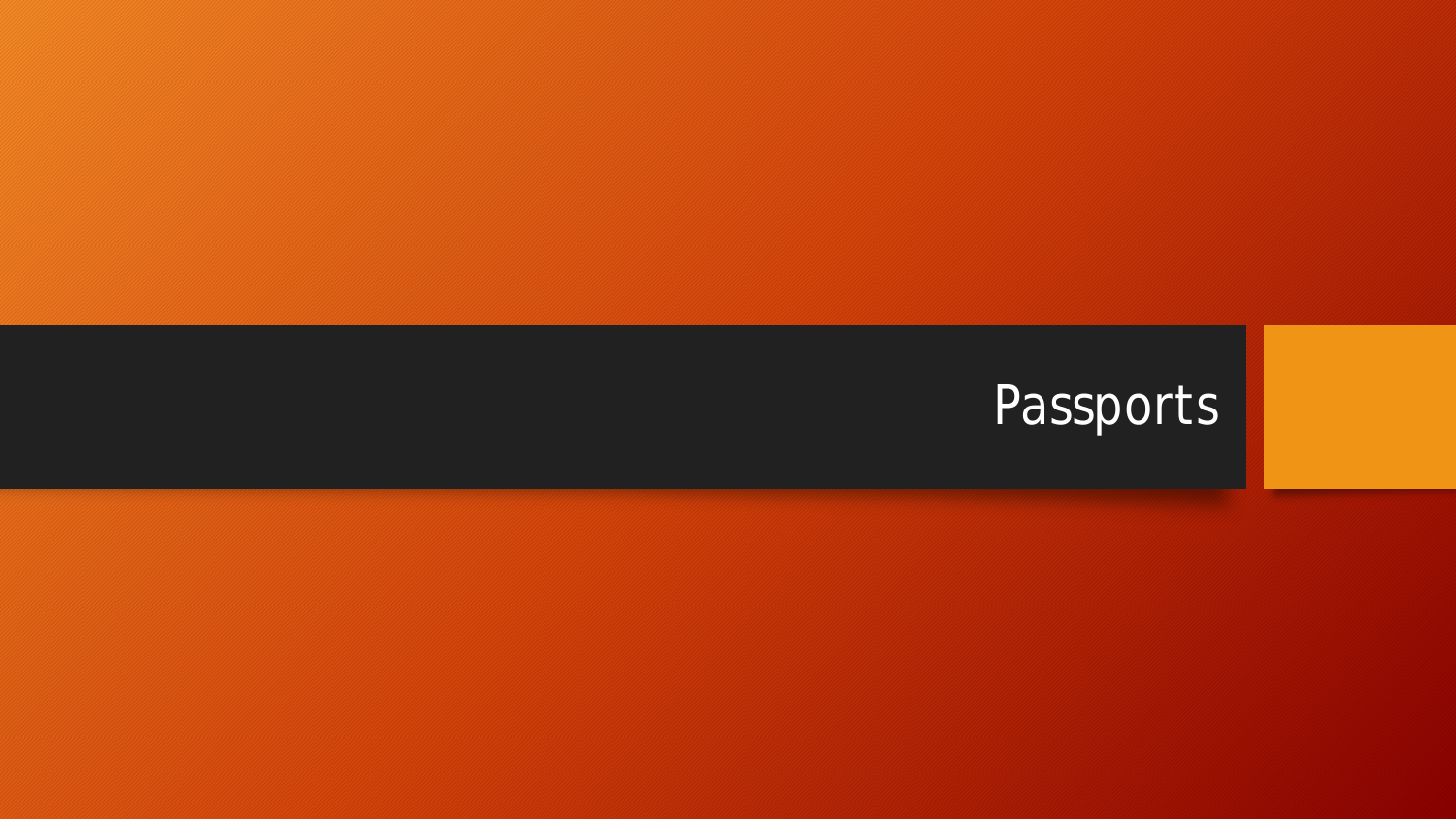## How to fill out your passport…

#### **NAME y**our legal name **MCL No.** your League number **MCL PLM No.** your League Life number **DDLM No. your MODD Life number SEX: B M BIRTHPLACE:** Place you became a Devil Dog. **BIRTHDATE:** Date you became a Devil Dog. **ISSUE DOG TAG No. 00-000 (Issued by Kennel) HOME POUND NAME:** your pound name **NO.** your pound number PACK: your pack name **Present Devil Dog Office**

list those that apply

**IMPORTANT:** This passport must be signed by the bearer Unofficial changes are prohibited. **SEX** . MA Check one) **CONTRACT** SSUE DOG TAG NO. **BIRTHDAT** 99 - 800 PACK OF  $A$ Present Devil Dog Office Deo Holice Dog Year 05-04 Pack Pour Smart Dog

**SIGNATURE OF DOG:** your signature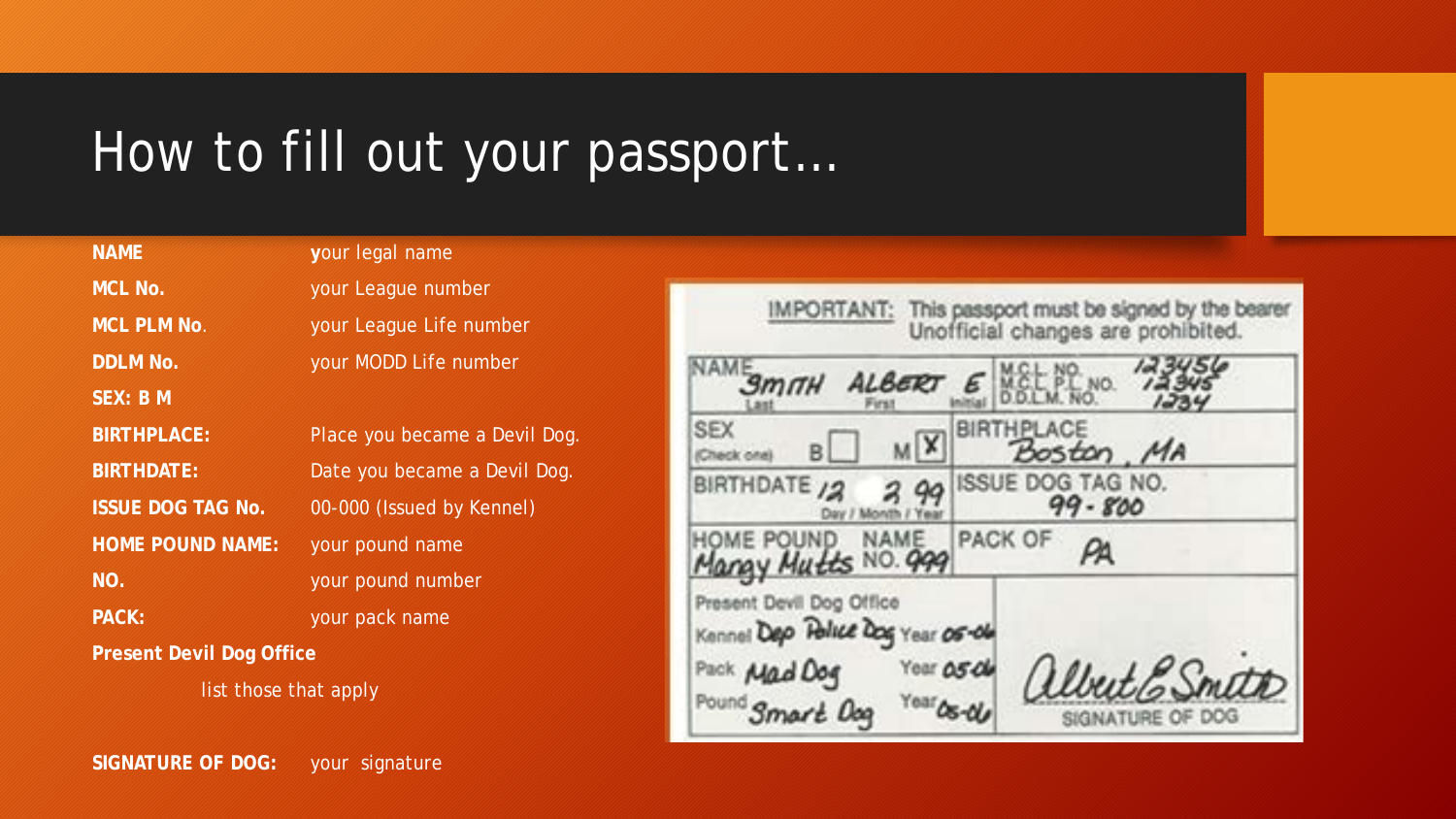#### Passport Stamps and Fines

 $\cdot$  **The Passport is a vital document in the Military Order of the Devil** Dogs. It is a record of your travels in the Kennel.

 $\cdot$  **This document is required for entry into ANY growl. The passport** must be stamped before the holder is allowed to enter the growl. The stamping fee has been set by the Kennel at One Big Bone.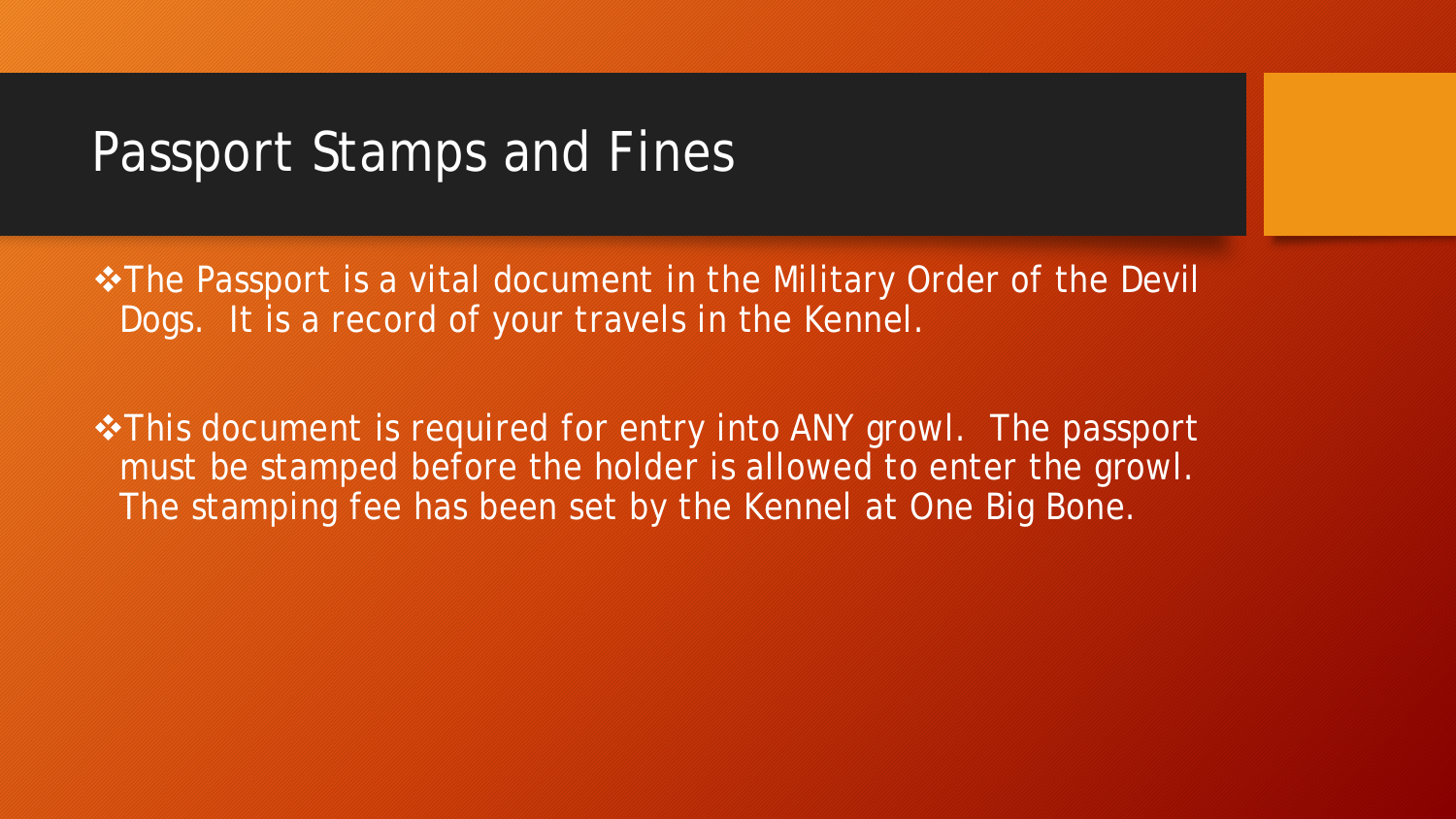# Kennel Charity

Examples of the Kennels' charities are children's hospital or other suitable charities in the host city of the Supreme Growl. The Kennel makes this donation yearly with the stipulation that the Order's contribution will be used for special equipment purchases only and for no other purpose. The funding of this donation comes from the Passport fund.